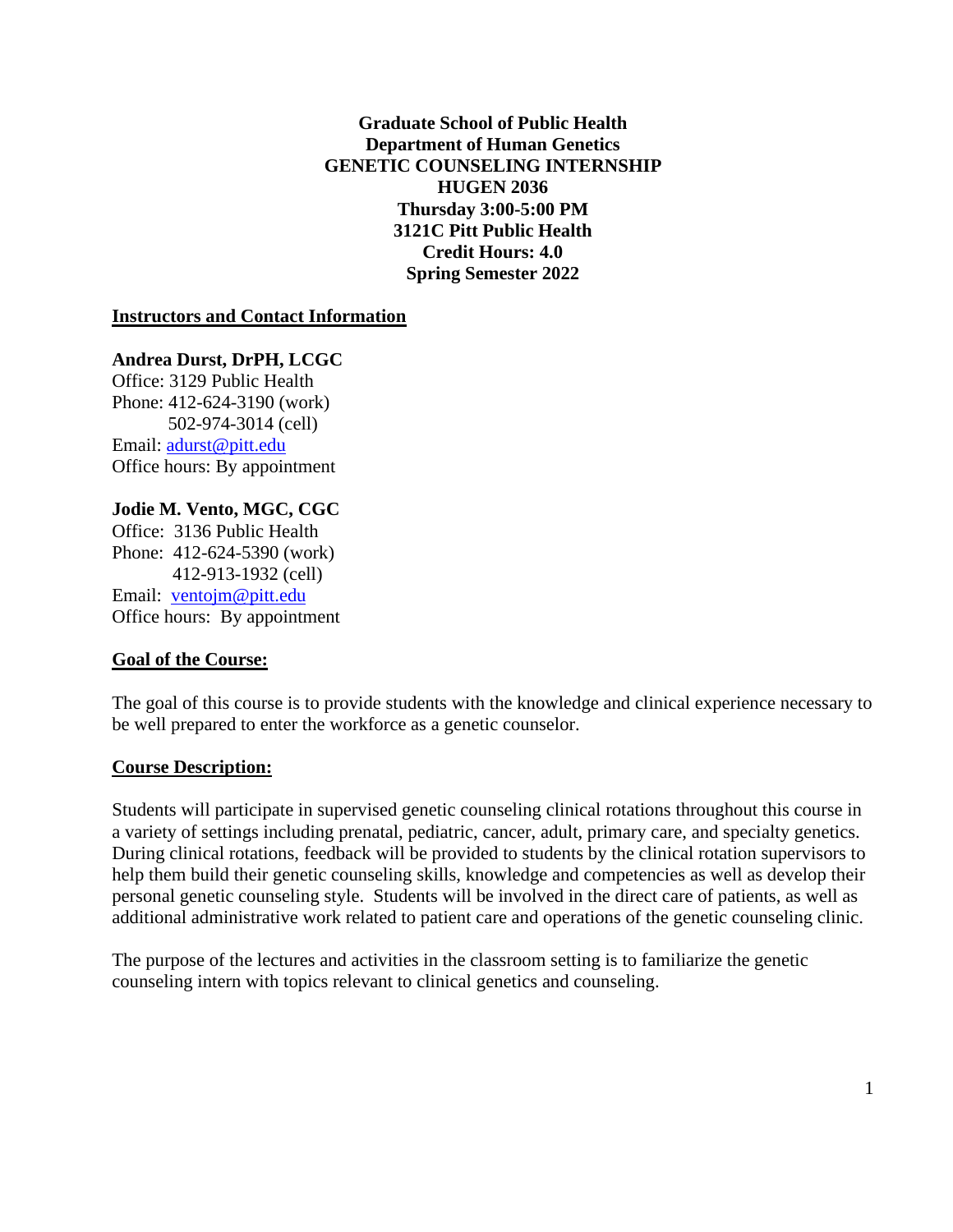### **Learning Objectives:**

- 1. To describe how genetic counselors can collaborate with other health care professionals when working with clients.
- 2. To explain the clinical characteristics of a variety of genetic conditions as well as testing options for these conditions.
- 3. To describe the characteristics of effective helpers.
- 4. To employ attending skills, active listening, and emphatic responding.
- 5. To demonstrate self-evaluation skills, writing skills, and critical thinking skills.
- 6. To integrate theoretical and experiential learning in order to develop your own personal model of the counseling process.
- 7. To assess your own qualities that support and hinder your attempts to being therapeutic for others.

### **Recommended Texts:**

*Genetic Counseling Practice: Advanced Concepts and Skills*, 2nd Ed. B.S. LeRoy, P. McCarthy Veach, and N.P. Callanan. Wiley-Blackwell. 2021

*Psychosocial Genetic Counseling,* J.Weil. Oxford University Press, USA, 2000.

#### **Course Format and Delivery:**

This class utilizes Canvas for class content. Notifications will be sent when course content is updated. Please make sure to set up your Canvas to receive email notifications from Canvas and please check for announcements and notifications on a regular basis.

For the first two weeks of the semester, the course will be held using Zoom for remote course access. It is expected that after this two-week period, class will take place in person and students are required to attend in-person. However, due to the shifting nature of the pandemic, it may be necessary to alter the delivery of the course. Any changes will be shared with students via announcements on Canvas. Given the pandemic, it is important that students abide by public health regulations and University of Pittsburgh health standards and guidelines. For example, at this time, face coverings are required indoors for everyone regardless of vaccination status. For the most up-to-date information and guidance, please visit [https://www.coronavirus.pitt.edu/.](https://www.coronavirus.pitt.edu/) If you are sick, please do not come to class in-person. Please email all course instructors, and we will determine the most appropriate make-up plan for class depending on the content.

We plan on recording synchronous classes to make them available on Canvas. We recognize that some guest lecturers may prefer to not be recorded and we will communicate this information during the semester. Recordings will only be available for the semester and should not be distributed for non-class purposes.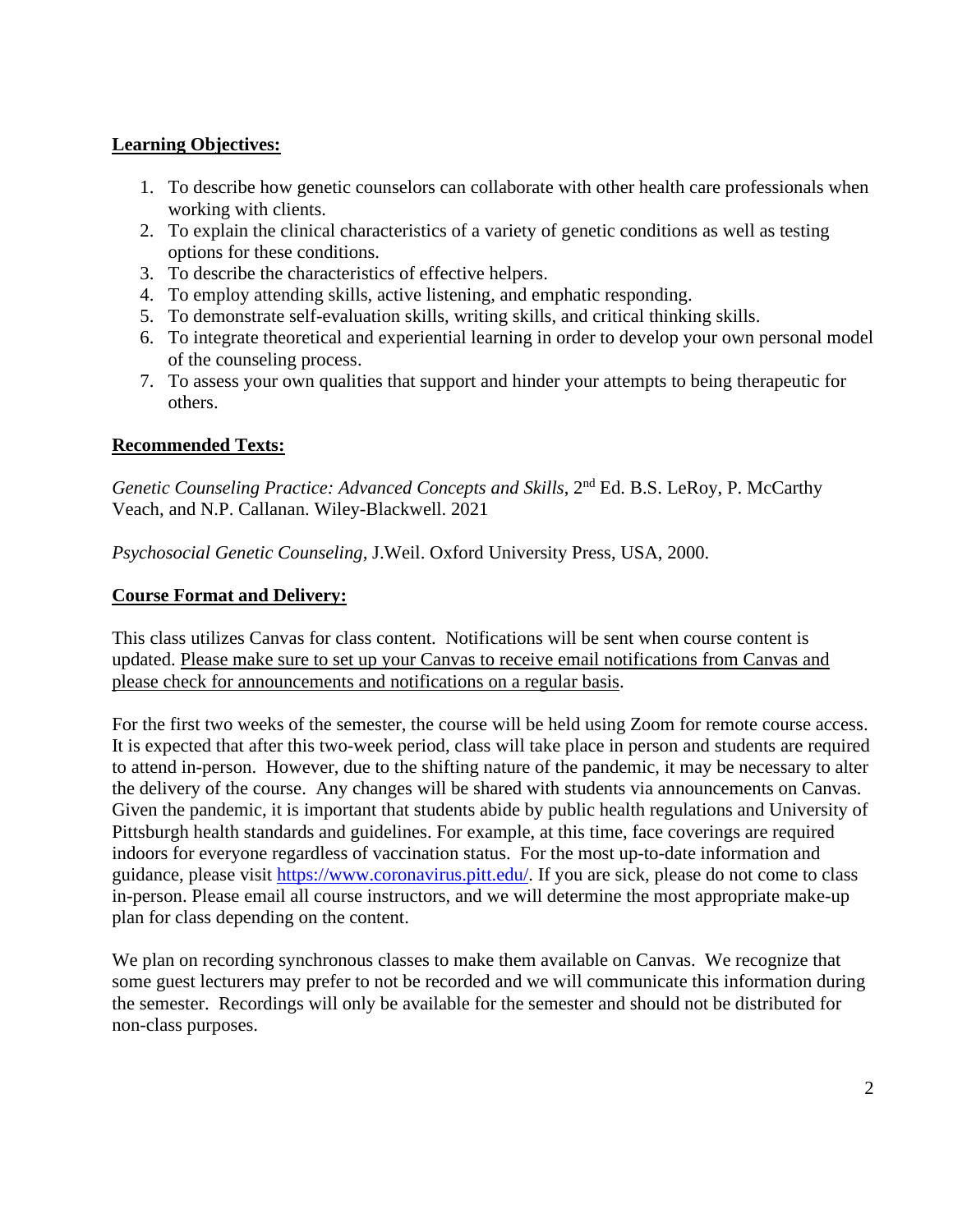#### **Academic Integrity:**

All students are expected to adhere to the school's standards of academic honesty. Cheating/plagiarism will not be tolerated. The Graduate School of Public Health's policy on academic integrity, which is based on the University policy, is available online in the Pitt Public Health Academic Handbook [www.publichealth.pitt.edu/home/academics/academic-requirements.](https://na01.safelinks.protection.outlook.com/?url=http%3A%2F%2Fwww.publichealth.pitt.edu%2Fhome%2Facademics%2Facademic-requirements&data=01%7C01%7CRobin.Leaf%40pitt.edu%7Cd2b682f8df1344a1488b08d5f7078713%7C9ef9f489e0a04eeb87cc3a526112fd0d%7C1&sdata=6ufA2nSlUetTPqxC3zE70WlE7mLMvNKznCNB7nQHwj0%3D&reserved=0) The policy includes obligations for faculty and students, procedures for adjudicating violations, and other critical information. Please take the time to read this policy.

### **Accommodation for Students with Disabilities:**

If you have a disability for which you are or may be requesting an accommodation, you are encouraged to contact both your instructor and Disability Resources and Services, 140 William Pitt Union, 412- 648-7890 as early as possible in the term.

A comprehensive description of the services of that office can be obtained at [www.drs.pitt.edu.](http://www.drs.pitt.edu/)

### **Sexual Misconduct, Required Reporting and Title IX Statement**

The University is committed to combatting sexual misconduct. As a result, you should know that University faculty and staff members are required to report any instances of sexual misconduct, including harassment and sexual violence, to the University's Title IX office so that the victim may be provided appropriate resources and support options. What this means is that as your professor, I am required to report any incidents of sexual misconduct that are directly reported to me, or of which I am somehow made aware.

There are two important exceptions to this requirement about which you should be aware:

A list of the designated University employees who, as counselors and medical professionals, do not have this reporting responsibility and can maintain confidentiality, can be found here: <https://www.diversity.pitt.edu/civil-rights-title-ix/make-report/report-form>

An important exception to the reporting requirement exists for academic work. Disclosures about sexual misconduct that are shared as part of an academic project, classroom discussion, or course assignment, are not required to be disclosed to the University's Title IX office.

If you are the victim of sexual misconduct, Pitt encourages you to reach out to these resources:

Title IX Office: 412-648-7860 SHARE @ the University Counseling Center: 412-648-7930 (8:30 A.M. TO 5 P.M. M-F) and 412- 648-7856 (AFTER BUSINESS HOURS)

If you have a safety concern, please contact the University of Pittsburgh Police, 412-624-2121.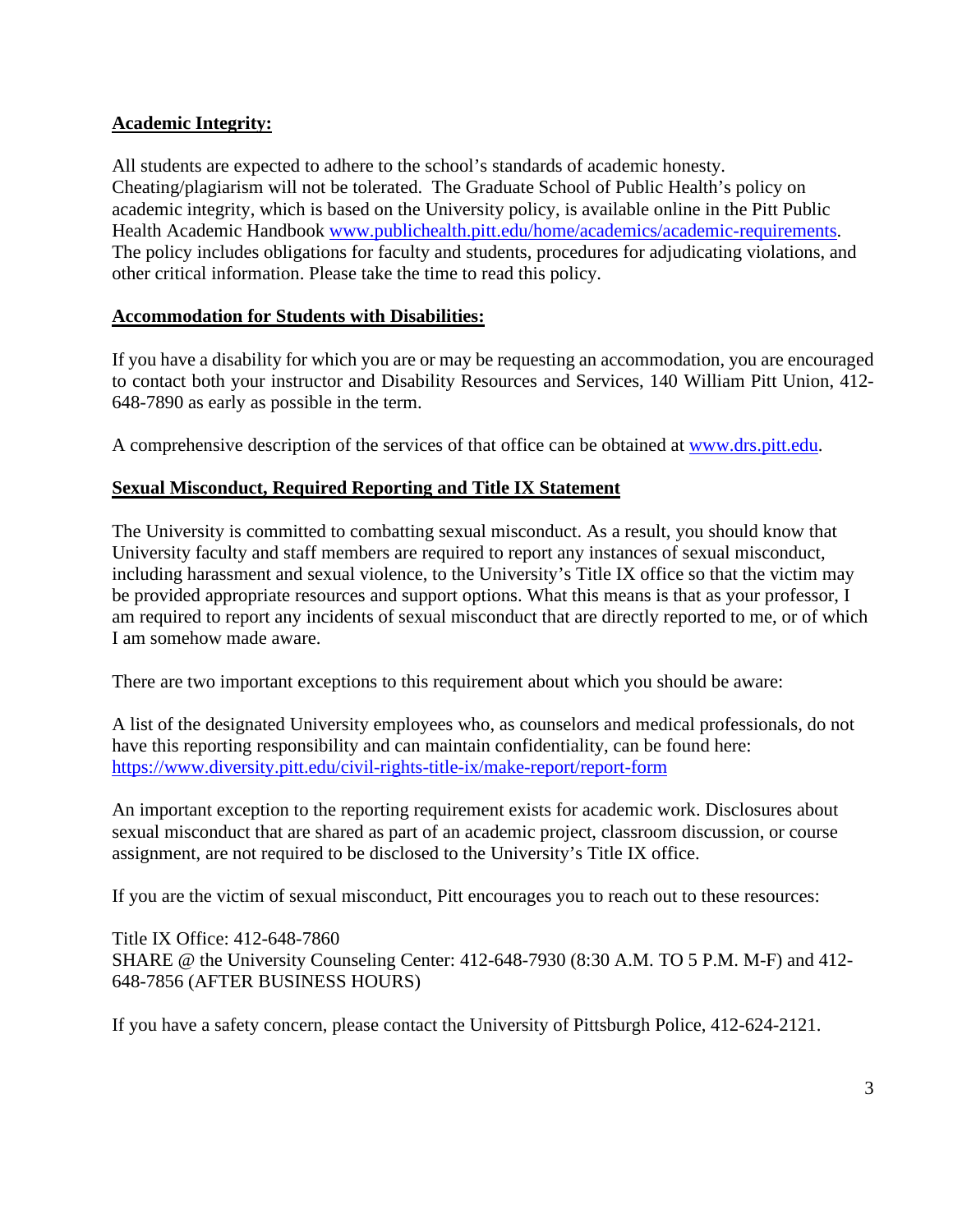Other reporting information is available here: [https://www.diversity.pitt.edu/civil-rights-title-ix](https://www.diversity.pitt.edu/civil-rights-title-ix-compliance/make-report)[compliance/make-report](https://www.diversity.pitt.edu/civil-rights-title-ix-compliance/make-report)

# **Diversity Statement:**

Pitt Public Health Diversity Statement | Effective Academic Year 2021‐22

The University of Pittsburgh Graduate School of Public Health considers the diversity of its students, faculty, and staff to be a strength and critical to its educational mission. Pitt Public Health is committed to creating and fostering inclusive learning environments that value human dignity and equity and promote social justice. Every member of our community is expected to be respectful of the individual perspectives, experiences, behaviors, worldviews, and backgrounds of others. While intellectual disagreement may be constructive, no derogatory statements, or demeaning or discriminatory behavior will be permitted.

If you feel uncomfortable or would like to discuss a situation, please contact any of the following: the course director or course instructor;

- the Pitt Public Health Associate Dean responsible for diversity and inclusion;
- the University's Office of Diversity and Inclusion at 412-648-7860 or
- <https://www.diversity.pitt.edu/civil-rights-title-ix/make-report/report-form> (anonymous reporting form)

# **Copyright Notice**

These materials may be protected by copyright. United States copyright law, 17 USC section 101, et seq., in addition to University policy and procedures, prohibit unauthorized duplication or retransmission of course materials. See [Library of Congress Copyright Office](http://www.copyright.gov/) and the [University](https://www.policy.pitt.edu/cs-03-copying-copyrighted-material-formerly-10-04-01)  [Copyright Policy.](https://www.policy.pitt.edu/cs-03-copying-copyrighted-material-formerly-10-04-01)

# **Student Performance Evaluation and Grading:**

Your grade for the course is based upon the midpoint and final grades you receive in your clinical rotations. The clinical rotation grades will be assigned based upon your mastery of the genetic counseling practice-based competencies. The following is the grading rubric:

- A: student exceeds expectations for the majority of competencies
- B: student meets expectations for the majority of competencies and exceeds expectations of some
- C: student meets expectations for some competencies and needs improvement in a number of competencies
- F: student does not meet the expectations for the rotation for reasons including, but not limited to: insufficient progress towards the development of competencies, insufficient progress on a remediation plan, incomplete assignments, and/or issues with professionalism. Please see extension/remediation paragraph below.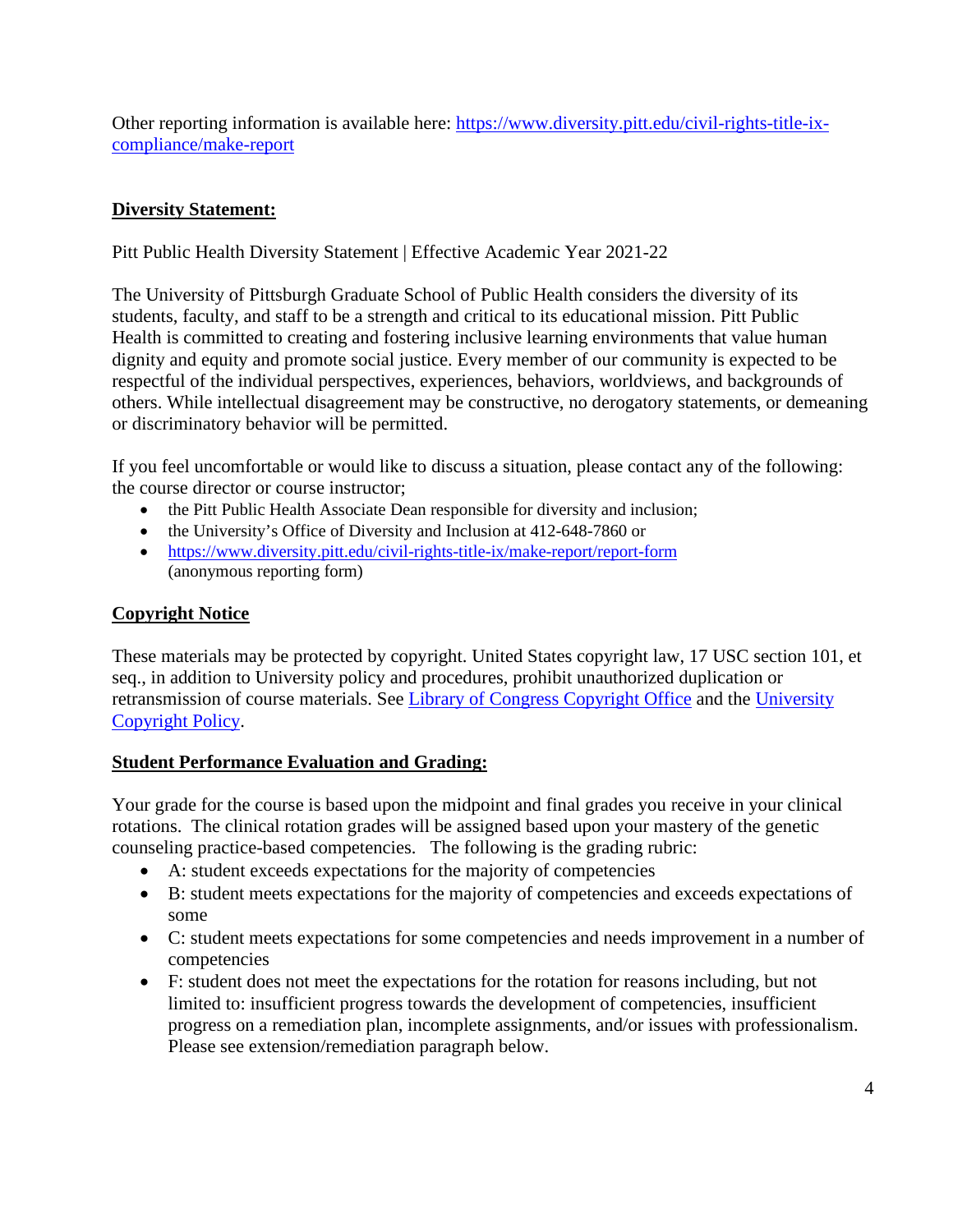- G (unfinished course work): student needs additional time to complete the rotation due to extenuating personal circumstances that resulted in absence or leave from the rotation and/or incomplete assignments. A student with a G grade in any individual rotation will also receive a G grade for the course until the work is completed. Please see extension/remediation paragraph below.
- I (incomplete): student needs additional time to complete the rotation beyond the end of the semester if it is determined the student would benefit from additional cases to successfully demonstrate one or more of the practice-based competencies. A student with an I grade in any individual rotation will also receive an I grade for the course until the work is completed. Please see extension/remediation paragraph below.
- Some rotations, such as optional rotation sites, choose to give a pass/fail grade rather than a letter grade. A passing grade is rendered when a student fulfills expectations for a C grade or higher. A failing grade is given when a student does not meet the expectations of the rotation and does not meet expectations for the majority of competencies.

Extensions and Remediation: Students given an F, G, or I grade for any rotation will have a plan for completion and/or a remediation plan developed by the Program Leadership and site supervisor(s) with input from the student. Additionally, remediation plans may be required for students who have earned other letter grades in rotations and at any time during rotations if Program Leadership and/or site supervisors recognize that additional support is needed to help students meet one or more of the practice-based competencies or other rotation requirements.

The rotation grades from your last six rotation blocks will be combined to determine your grade for the Genetic Counseling Internship course this semester. The thesis block will not contribute to the grades in this course.

There are no examinations or projects required for this class. However, class attendance in-person (except when the University requires remote instruction) is required. Attendance will be tracked and when a session is missed, a student should alert the instructors to the absence and indicate when the recorded class was viewed. *If you miss more than two classes, you must write a paper on a topic selected by the instructors*.

# **Copyright Notice**

Course material may be protected by copyright. United States copyright law, 14 USC section 101, et sec., in addition to University policy and procedures, prohibit unauthorized duplication or retransmission of course materials. See [Library of Congress Copyright Office](http://www.copyright.gov/) and the [University](http://www.cfo.pitt.edu/policies/policy/10/10-04-01.html)  [Copyright Policy.](http://www.cfo.pitt.edu/policies/policy/10/10-04-01.html)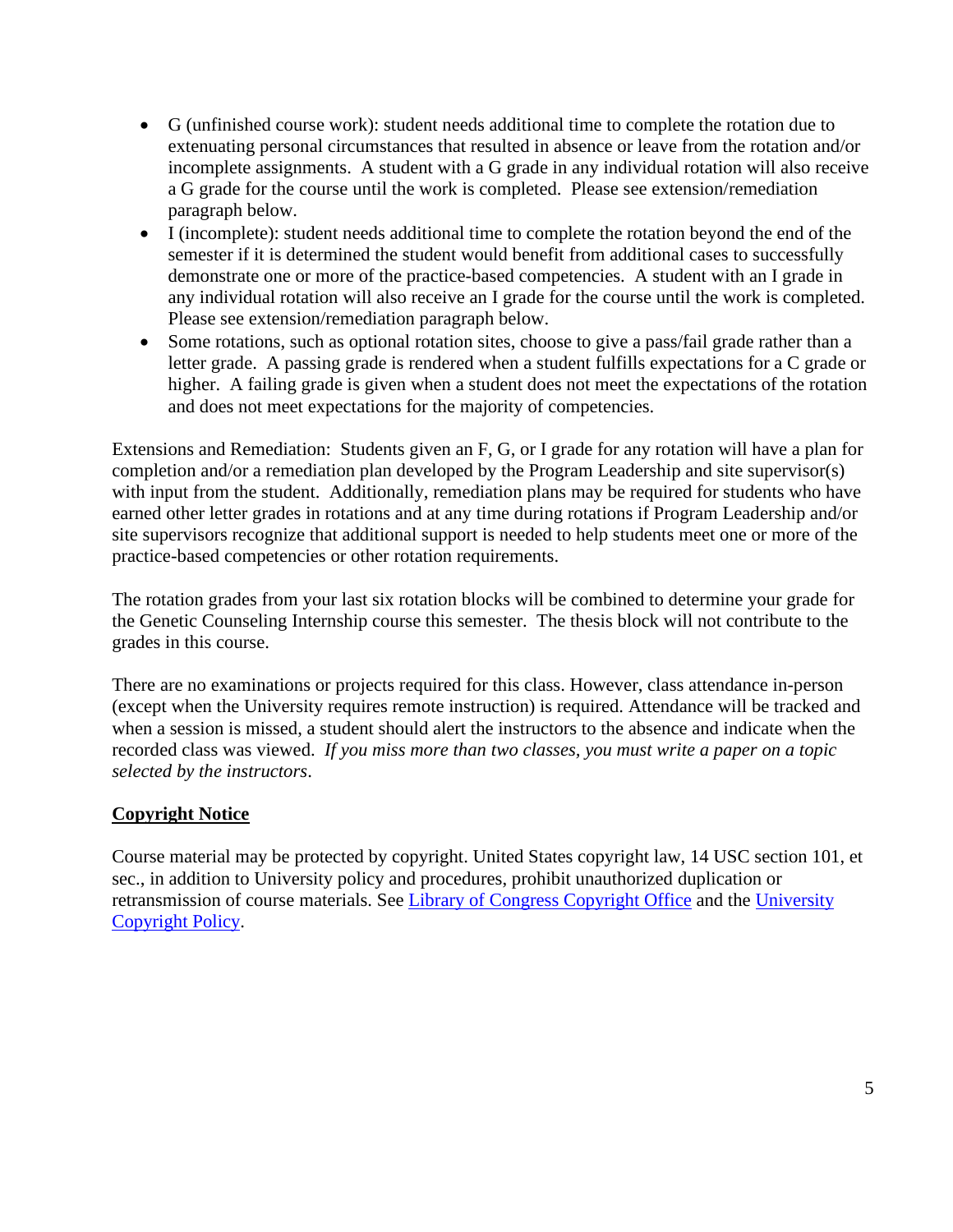# **Schedule of Sessions:**

| <b>Date</b> | <b>Class Topic</b>               | Lecturer(s)      | <b>Description</b>                         |
|-------------|----------------------------------|------------------|--------------------------------------------|
| 1/13        | Introduction                     | Andrea Durst,    | Introduction to the course, review of      |
|             |                                  | <b>DrPH</b>      | oral exams (both), preparation for         |
|             |                                  | Jodie Vento, MGC | Dean's Day (A), discussion of thesis       |
|             |                                  |                  | defense (A), professional organizations,   |
|             |                                  |                  | and rotation evaluations.                  |
| 1/20        | In utero fetal therapy           | Stephen Emery,   | An overview of in utero fetal              |
|             |                                  | <b>MD</b>        | therapeutics including indications and     |
|             |                                  |                  | outcomes.                                  |
| 1/27        | Reproductive                     | Rachel Beverley, | An overview of procedures used in          |
|             | technologies                     | <b>MD</b>        | reproductive medicine to assist            |
|             |                                  |                  | individuals/couples who are                |
|             |                                  |                  | experiencing infertility.                  |
| 2/3         | No Class - Oral Examination Week |                  |                                            |
| 2/10        | Counseling Skills-               | Andrea Durst,    | A psychosocial focus on interventions      |
|             | Decision making                  | <b>DrPH</b>      | designed to facilitate client decision     |
|             |                                  |                  | making.                                    |
| 2/17        | Sex Development and              | Selma Witchel,   | A lecture and panel discussion about       |
|             | Considerations                   | <b>MD</b>        | fostering equitable interactions with      |
|             | regarding Gender                 | Lee Williams, MS | gender and sexual minority populations     |
|             | Identity                         | Kelsey Bohnert,  |                                            |
|             |                                  | <b>MS</b>        |                                            |
|             |                                  | Elizabeth        |                                            |
|             |                                  | Sheehan, MS      |                                            |
| 2/24        | Ophthalmologic                   | Hannah Scanga,   | A review of eye anatomy, common            |
|             | <b>Genetic Counseling</b>        | <b>MS</b>        | genetic eye diseases, and the role of the  |
|             |                                  |                  | genetic counselor in an ophthalmology      |
|             |                                  |                  | clinic.                                    |
| 3/3         | Craniofacial                     | Damara Ortiz, MD | A review of craniofacial anomalies         |
|             | anomalies                        |                  | including their genetic etiology and       |
|             |                                  |                  | surgical management.                       |
| 3/10        | No Class – Spring Break          |                  |                                            |
| 3/17        | <b>FORCE</b> Digital             | Dr. Sue Friedman | A training session to discuss factors that |
|             | <b>Health Information</b>        |                  | impact digital health literacy and         |
|             | Training                         |                  | strategies for communicating with          |
|             |                                  |                  | patients about health media reports.       |
| 3/24        | <b>Test Stewardship</b>          | Jodie Vento, MGC | An overview of the history of laboratory   |
|             |                                  |                  | genetic testing, roles of laboratory GCs,  |
|             |                                  |                  | and utilization management.                |
| 3/31        | Precision/Personalized           | Mylynda Massart, | A discussion of strategies and             |
|             | Genomic Medicine                 | MD, PhD          | approaches to tailoring medical care       |
|             |                                  |                  | based on an individual's variability in    |